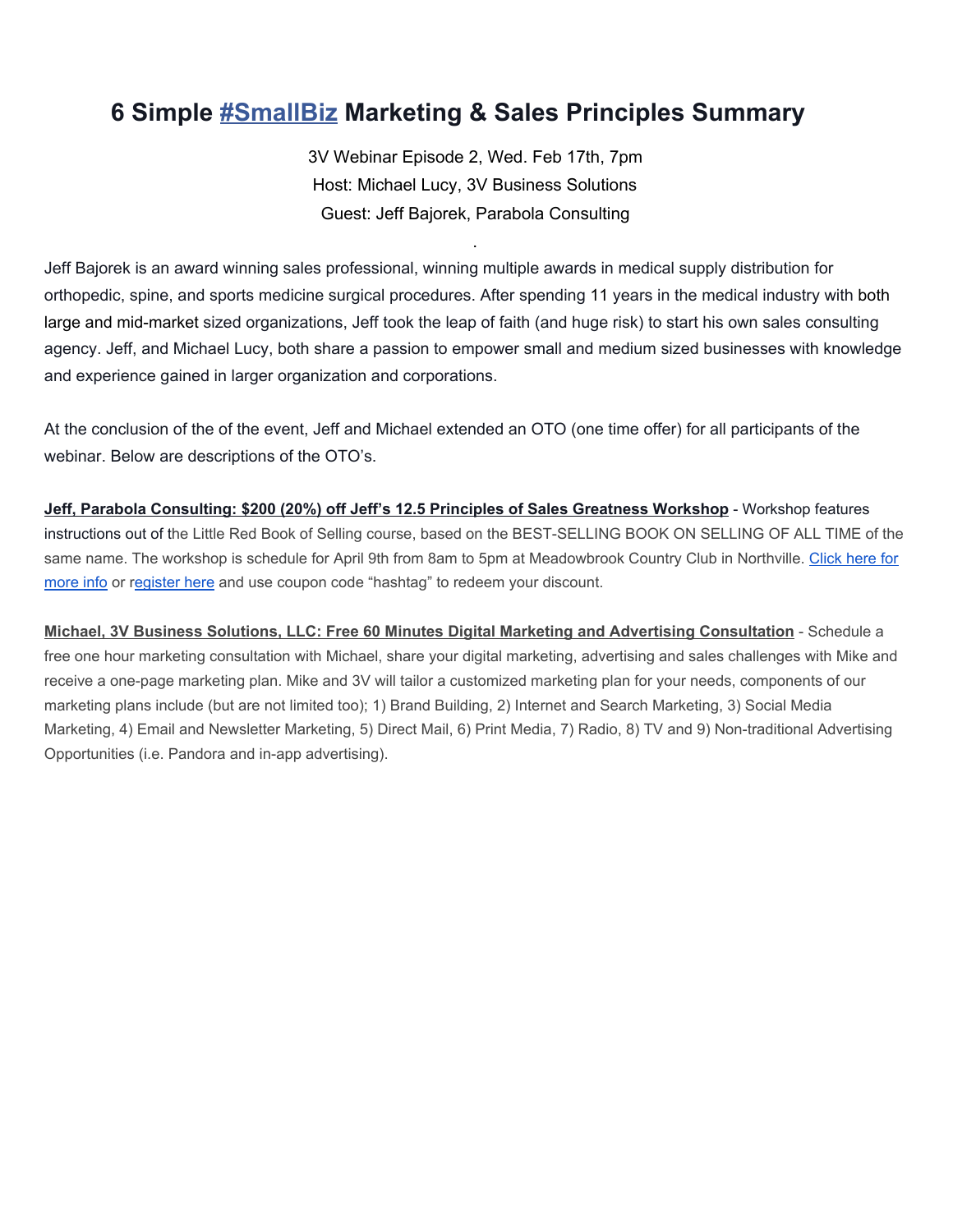

## *Click the image above to watch the video in it's [entirety.](https://www.youtube.com/watch?v=dpOzP7gvuiI)*

Michael Lucy of 3V asked Jeff to share his views on the "Marketing and Sales Paradigm". The paradigm that Michael refers to is the demarcation line between marketing and sales and how to best align marketing resources and sales professionals while creating absolute synergy between the two. Jeff describes best practices and standards how to foster a culture of cohesion between "content creation and closing the deal". Together, Jeff and Michael script questions and FAQ's and Jeff will share his invaluable knowledge for the following topics;

1) **How to Create Synergy Between Marketing and Sales?**One of the primary goals of marketing is lead generation, supplying a steady stream of leads (inbound and outbound) for sales professionals. During our discussion, we present a real life case study of marketing professionals and sales professionals collaborating and learning from each other in the field on sales call(s).

Jeff and Mike address how a "solopreneur" can create synergy between their marketing and sales, even if the solopreneur is independently managing their marketing and sales all by themself. "Part of being a solopreneur is understanding that you have to have a story that resonates with the people you want to reach. People are *buying. If you are focused on selling something rather than try to understand why they are buying."* An interesting part of this discussion focuses on CONTENT, solopreneurs and small business owners need to have sufficient content to tell their story and acquire interest from potential buyers. This activity historically is called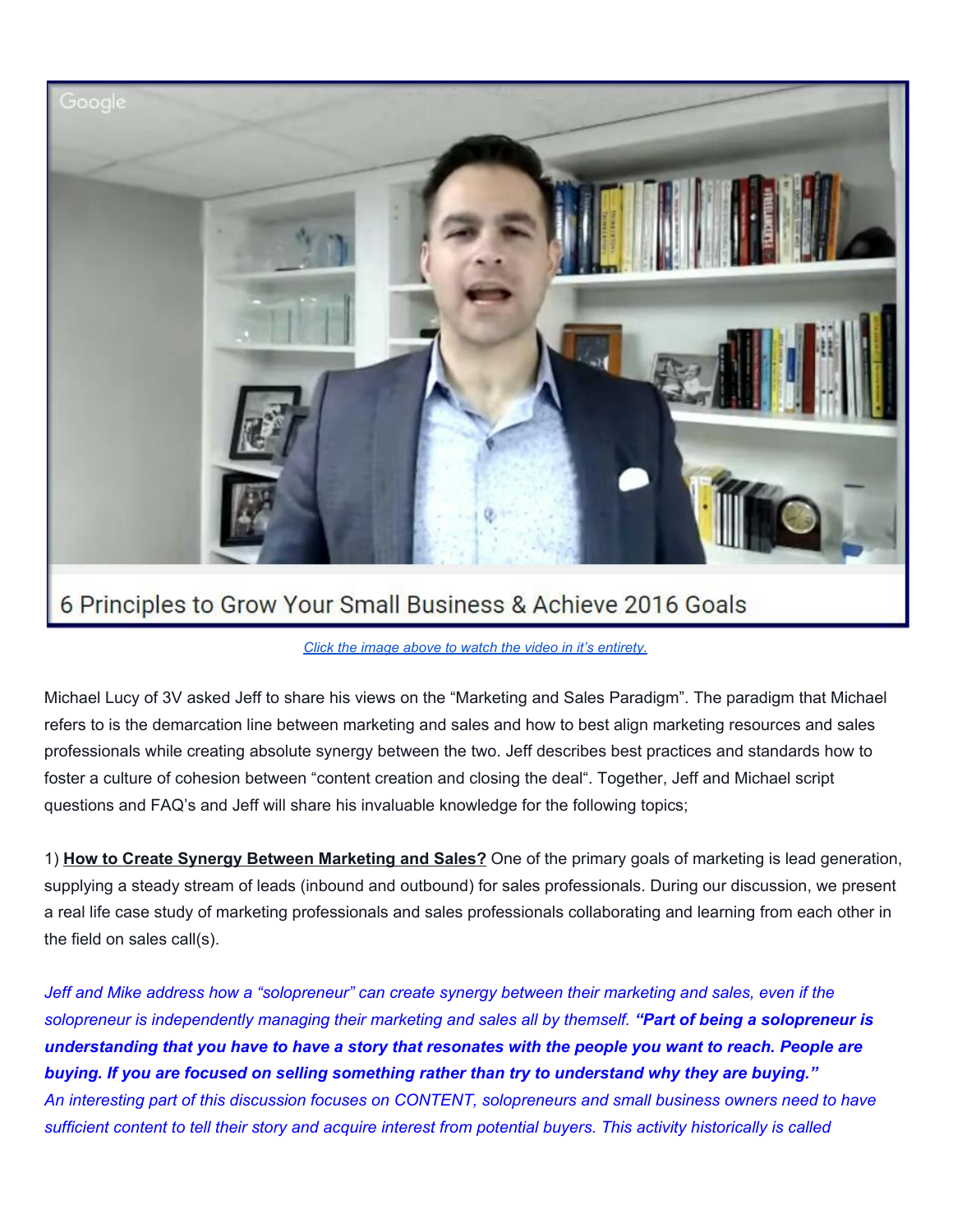MARKETING, however in 2016 and beyond the storytelling and content pieces will become increasingly important. Jeff mention, "You can't sell without creating demand", the marketers create the demand and salesman captures the value *in return from the consumer.*

2) **Motivating and Incentivizing the Sales Professional**: What circumstances and conditions do sales professionals work best under? What is the best combination of salary, draw and commission to acquire and retain the best sales professionals? Historically, the most obvious incentive for a sales professional is commission. Our conversation will focus on not only compensation incentive but also creating an agile work environment.

Jeff mentions that salespeople are also customers, treat your customers (employees) as you would want them to treat *you. Some additional ideas for incentivizing your sales professional;*

- *● Recognition*
- *● Competition*
- *● Fringe Benefits Rewards, Bonuses, Contests*

3) **Ubiquitous Marketing:**How to ensure that small business content is ubiquitous and consistent? Jeff shares his experience with publishing content on multiple mediums and some simple checks and balances to ensure the message is consistent. One simple check for testing your content marketing and digital presence, do a Google search for both your business and yourself. What do you find? Look at not only the first few search listing but also look at some of the entries "below the fold."

Is you message consistent across all the platforms that you use? You want to create a buying atmosphere, people are buying what you have or you would not be in business. The presence of your brand on the internet and social media *need to deliver your message and create appeal among consumers.*

*Mike: Jeff describe to me in one 15 seconds, describe to me your personal your brand?* Jeff: I demystify the sales process for people who are uncomfortable with the way they think about salespeople but *understand they understand they need to be salespeople to grow their business.*

4) **Small Business CRM:**Jeff and Michael discuss (dare we say debate) the importance of a CRM (Customer Relationship Management Systems) for #SmallBiz. CRM's are incredibly valuable to track, manage and organize a database of prospects, leads, customers and clients. CRM's come in all shapes and sizes, Jeff and Mike discuss options and alternatives for CRM's including;

- No CRM (memorizing everything, NOT GOOD)
- Old fashioned pen and paper
- Spreadsheets
- CRM Software Services: Salesforce, Insightly, Nimble, Microsoft Dynamics

*CRM, or Customer Relationship Management, are software system to track, manage, organize and automate* marketing and sales tasks. Jeff provides great insight into how and why small businesses with a few clients or projects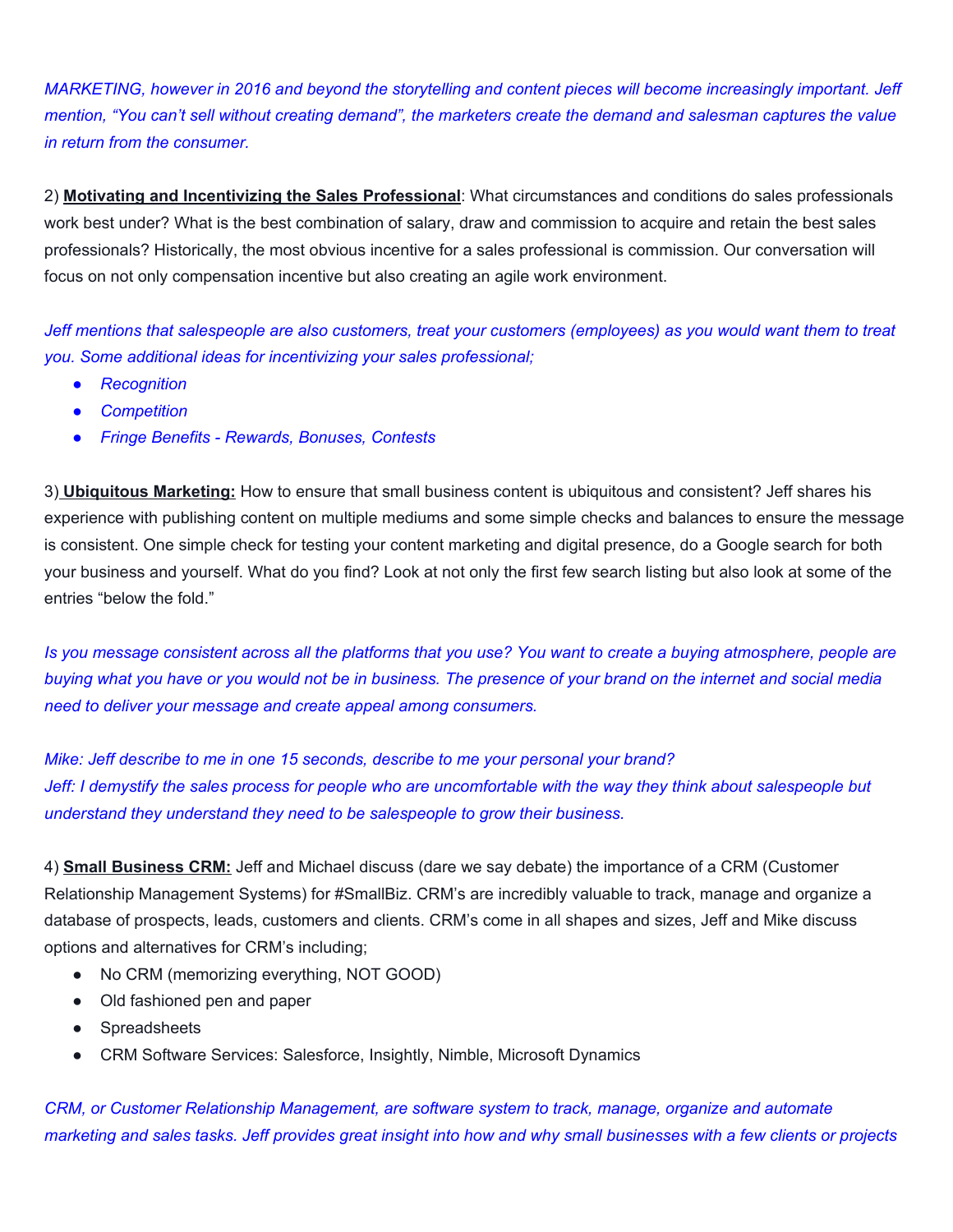may not require a CRM, it would just add time and cost to tasks that are otherwise managed in technology like spreadsheets. There are many options available in terms of CRM, click here to learn more about free CRM [services.](http://blog.capterra.com/free-and-open-source-crm/)

| Company               | <b>Free Contacts</b> | <b>Free Users</b> | <b>Free Storage</b> | <b>Free Support</b> | <b>Upgrade Cost</b>             |
|-----------------------|----------------------|-------------------|---------------------|---------------------|---------------------------------|
| <b>Co</b> sule        | 250                  | 2                 | 10 Mb               |                     | \$12/user/month                 |
| insightly             | 2500                 | 2                 | 200 Mb              | Email               | \$12/user/month                 |
| really simple systems | Unlimited            | $\overline{c}$    | 100 Mb              | <b>Full Service</b> | \$15/user/month                 |
| <b>FreeCRM</b>        | 100000               | 100               |                     |                     | \$24.95/user/month              |
| <b>ZOHO CRM</b>       | Unlimited            | 10                | Unlimited           | <b>Full Service</b> | \$12/user/month                 |
| <b>Zurmo</b>          | Unlimited            | Unlimited         | Unlimited           | Online              | \$32/user/month                 |
| <b>Solvtiger</b>      | Unlimited            | Unlimited         | Unlimited           | Online              | \$12/user/month                 |
| Bitrix 24             | Unlimited            | 12                | 5Gb                 |                     | \$25/user/month<br>for 12 users |
| <b>A</b> raynet       | 150                  | 2                 | 50 Mb               | <b>Full Service</b> | \$19/user/month                 |
| suite CRM             | Unlimited            | Unlimited         | Unlimited           | Online              | \$16-40/user/month              |
| HubSpot               | Unlimited            | Unlimited         | Unlimited           | <b>Full Service</b> | \$10/user/month                 |
| salesbox              | Unlimited            | $\overline{c}$    | Unlimited           | <b>Full Service</b> | \$19/user/month                 |

A Chart Brought to You By Capterra

5) **You Can't Do Everything**: How to leverage resources and delegate responsibility? Small business owners are notorious for assuming too much responsibility and micro-managing resources. This is not a criticism, this is a reality, this is the personality trait that makes entrepreneurs good business owners however this same trait makes them not so good at taking orders and working for someone else. Jeff and Mike discuss some hints, tips and FAQ's to help facilitate delegating responsibilities and creating an agile work environment.

"The only true non-renewable resource is time", Jeff Bajorek. Jeff recommends that we attempt to assign a value to our time. It's a challenge to spend money when you do not have it or when you are not sure if you have the money. Focus on ways to allocate your time to value-add activities that impact your bottom line, if there is an opportunity to purchase a service or a one-time expense that frees up time and is cost-effective then by all means pursue the options *that allows you to conserve time.*

6) **An Inbound Lead is a Buying Signal**: Michael discusses his views on inbound lead generation and Jeff shares his recommendations how to best manage inbound leads. Social media marketing and social media lead generation is now synonymous with "inbound marketing." Inbound marketing, however, not only includes social media but also include